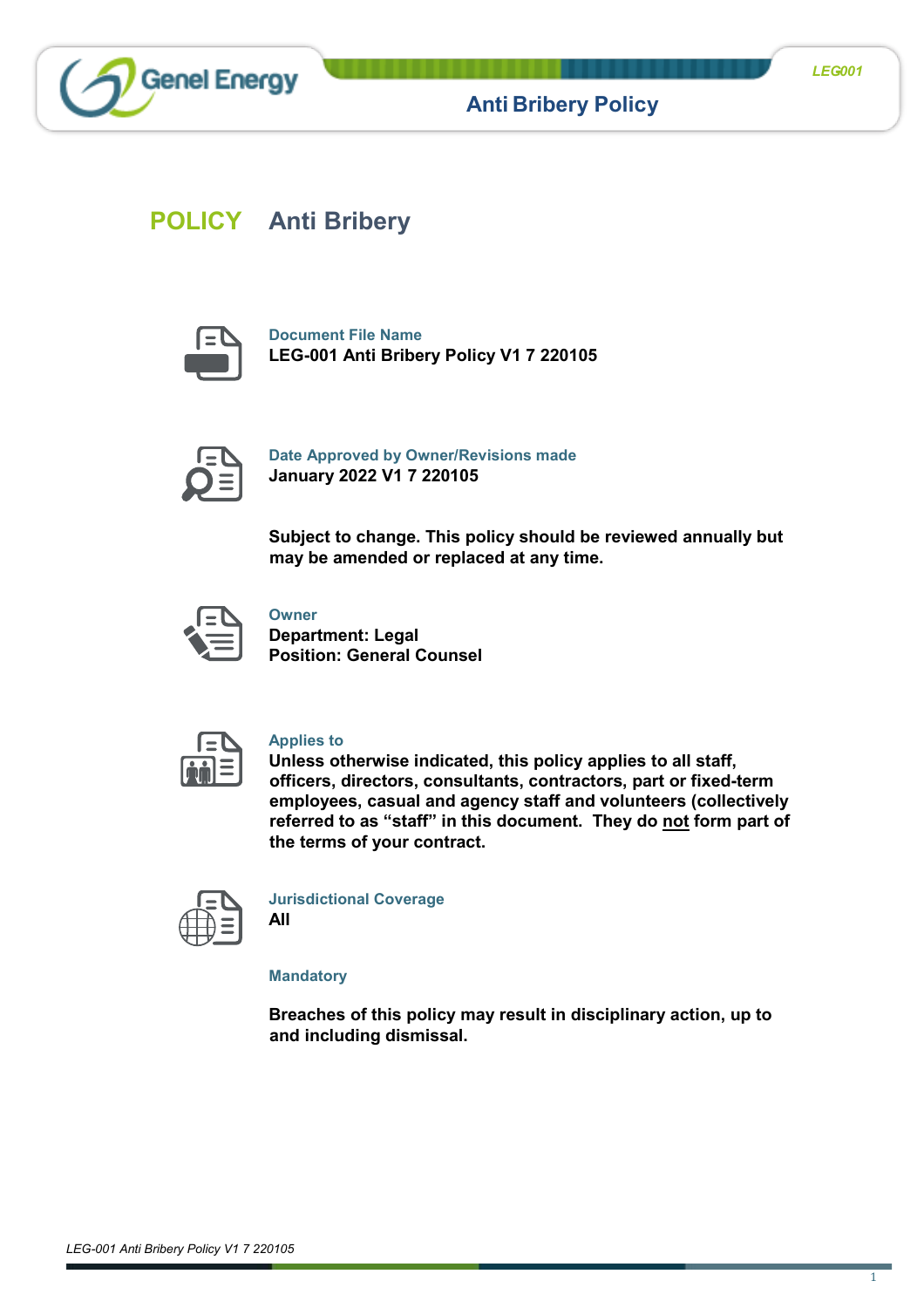

**Anti Bribery Policy**

Genel Energy plc. ("Genel") is committed to conducting business in compliance with all applicable laws and regulations and in accordance with the highest ethical standards.

In recognition of the foregoing commitment, Genel has adopted a zero tolerance for bribery in both the public and private sectors. We would rather lose a particular piece of business than engage in illegal or unethical conduct.

This Anti Bribery Policy ("AB Policy") applies to all Genel subsidiaries as well as all joint ventures in which Genel or any of Genel's affiliated companies have a majority interest or control. Where Genel has a minority interest or does not have control of another entity in which it retains an interest, Genel will make good faith efforts to convince the Board or management of the entity to implement an anti bribery policy consistent with this AB Policy.

This AB Policy also applies to all Genel directors, officers, employees, contract employees, and agents ("associates"). Every associate is personally responsible for understanding and complying with the laws prohibiting bribery to which Genel and its associates are subject as well as this AB Policy and the Genel Energy Anti Bribery Procedures that will implement this AB Policy which include the Banking, Payments and Accounting Procedure.

Severe civil and criminal penalties can be imposed on Genel as well as any associate involved in violating any of the anti bribery laws to which Genel and its associates are subject. The penalties include fines and, so far as associates are concerned, lengthy jail terms.

In addition, violation of the applicable anti bribery laws or this AB Policy can lead to disciplinary action by Genel, up to and including termination of employment.

Further information about the laws prohibiting bribery that apply to our business can be obtained from the legal department. Associates should consult with the legal department in the event they have any questions about what is required by the applicable laws, this AB Policy, or the Anti Bribery Procedures that Genel has adopted to implement this AB Policy.

# **Bribery Prohibitions**

Associates must not – directly or indirectly – offer, promise or give anything of value to anyone in the public or private sector with the intention to:

- 1. influence someone to obtain or retain business or an advantage in violation of applicable law; or
- 2. cause or reward improper performance of official, business, or professional obligations.

Further, associates must not – directly or indirectly – request, agree to receive or accept anything of value as an incentive or reward for acting improperly, in violation of their duty of loyalty to Genel.

## **Facilitation Payments**

Public officials sometimes request payments, often small in value, or other gratuities to expedite or speed up government actions (such as issuing licenses and permits, clearing items through customs or obtaining a visa) to which we or an associate are legally entitled. These payments are commonly referred to as "facilitation payments."

Facilitation payments are a form of bribery. They therefore must not be offered, promised, paid or authorised by anyone on behalf of Genel.

If you receive a request for a facilitation payment, you must notify the Legal Department as soon as possible. That will enable Genel to take appropriate action to prevent future facilitation payment requests.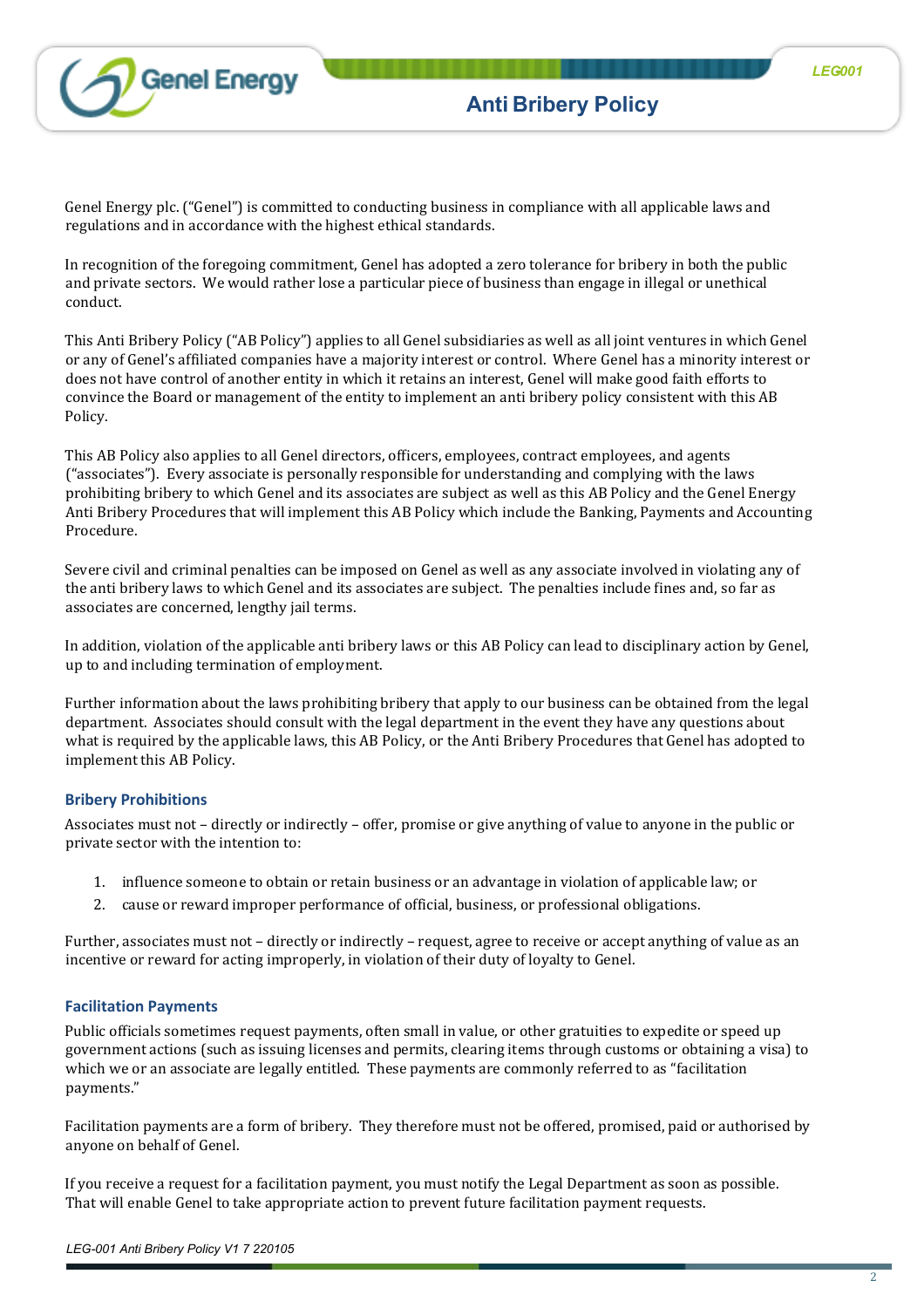

# **Health and Safety Payments**

Paying a public official to counter a credible threat of physical harm to or unlawful detention of a person is not a bribe. Such payments are not prohibited by the applicable laws or this AB Policy so long as the associate believes in good faith that the threat is imminent, serious and credible. A minor delay or minor personal inconvenience does not justify the payment of a bribe.

As soon as possible after a health and safety payment is demanded or made, an accurate written record must be made of the reason for the payment, if a payment actually is made; the person demanding the payment; the amount demanded and paid; the date and place of the demand/payment; and any other relevant facts. This record should be forwarded promptly to the legal department. That will enable Genel to take appropriate actions to prevent recurrence.

## **Business Courtesies**

While business courtesies (which include gifts, meals, entertainment, transportation, lodging or per diems) that promote cordial relations or demonstrate products or services can be legitimate, some business courtesies can constitute bribes in certain circumstances. Therefore, before offering or accepting any business courtesy, you must consider carefully whether the business courtesy is appropriate and follow the requirements below:

- The business courtesy must be permissible under all applicable laws or regulations, including any internal rules or policies of the recipient's organisation or agency (that is, we must be allowed to provide and the recipient must be allowed to accept what is being offered);
- The business courtesy must be offered, given or received for a legitimate business purpose;
- The business courtesy must not be too frequent when combined with all other business courtesies provided to a particular recipient or accepted by you over the course of twelve months;
- The business courtesy must be given or received openly (*i.e.*, not hidden from the superiors of the recipient or from others);
- The business courtesy must not be lavish or extravagant;
- Cash or cash equivalent gifts are never permissible; and
- Certain proposed business courtesies must be approved in writing before they are offered or accepted as specified in the Anti Bribery Procedures.

## **Business Partners**

It is sometimes appropriate to engage individuals or entities to act for us on certain matters. Business partners include joint venture partners, agents, brokers, representatives, consultants, contractors, distributors, lobbyists and other service providers that interact with others on behalf of Genel. We need to ensure that business partners adhere to the same ethical and legal standards as Associates whenever they are acting on our behalf. Accordingly, the following requirements must be satisfied:

- In accordance with the Anti Bribery Procedures appropriate due diligence must be carried out before (i)any new business partner is engaged and (ii) before any services are performed and (iii) before any payments are made.
- The activities of business partners must be monitored in an appropriate manner, taking into account the services or activities that the business partner is providing and the bribery risk profile of the pertinent country or countries.
- Business partners must be engaged for legitimate business purposes and on commercially reasonable terms

The legal department must approve all business partners and a written contract containing anti bribery provisions approved by the Legal Department must be signed.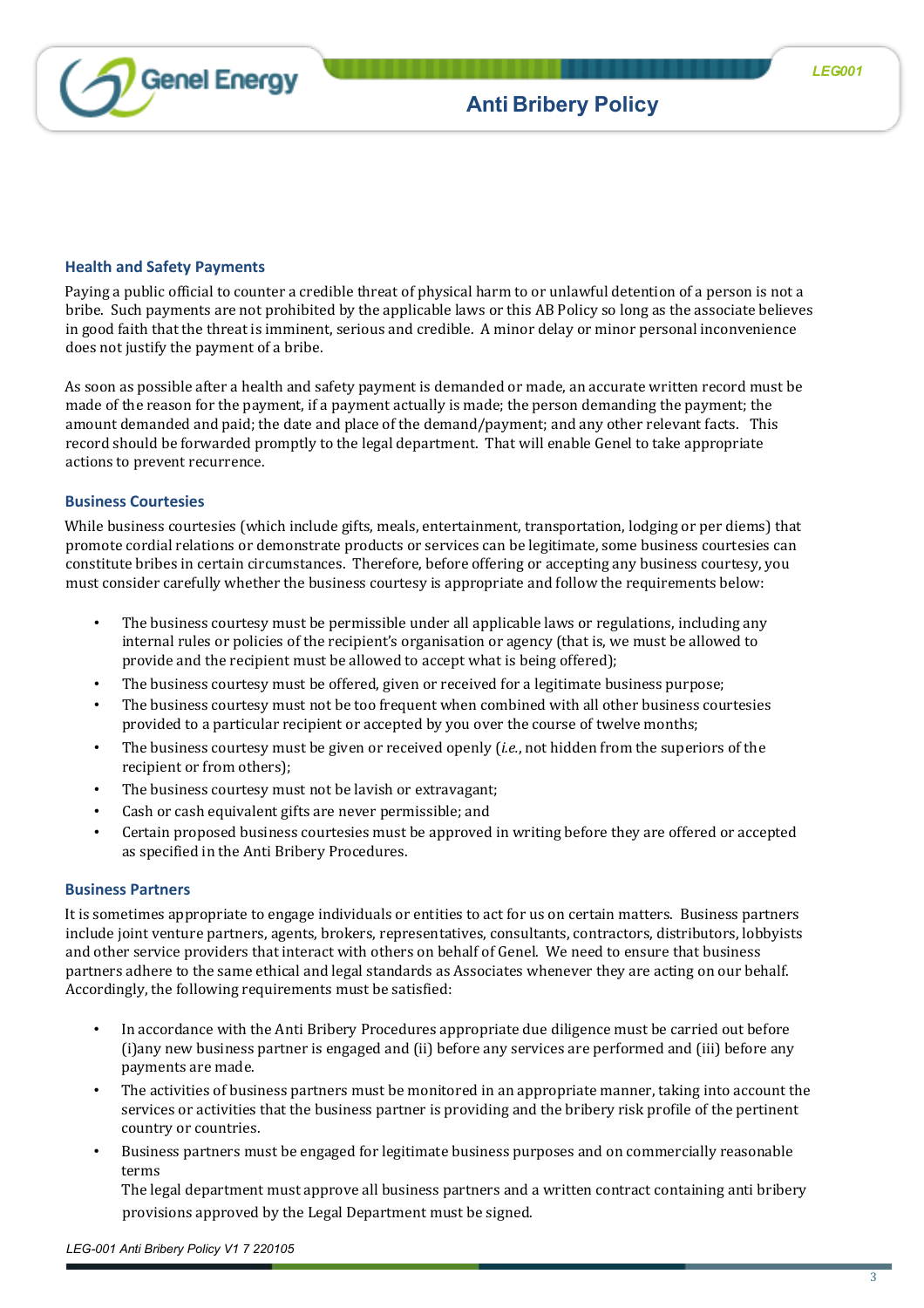

# **Donations and Community Investments**

Genel recognises that making donations (which include education benefits such as scholarships) and investing in the communities in which we operate are an important part of our corporate responsibility. Such donations and investments also help us create and maintain links with local communities, which benefits Genel as well as the communities themselves. Accordingly, Genel is committed to making donations and investing in worthwhile community projects.

At the same time, Genel must ensure that all of its donations and community investments are appropriate. Therefore, the following is required:

- Donations and community investments must be approved in advance, in writing, by the Legal Department in accordance with the Anti Bribery Procedures.
- Donations and community investments must never be made in cash.
- Donations and community investments should be made only to organisations that can be relied upon to use the donation or community investment in the manner intended by Genel.
- Donations and political contributions to public officials including political parties, political party officials and candidates for public office – are prohibited.
- A donation or community investment should not be made if a public official is likely to benefit disproportionately from the donation or community investment.
- Appropriate documentation evidencing the donation or community investment is required.
- Donations and community investments must be described accurately and in reasonable detail in the books and records of the Genel entity making the donation or community investment.

## **Recruitment**

No public official, close relative of a public official or business associate of a public official may be hired or retained without the advance approval, in writing, of the legal department.

For the purposes of this AB Policy, public officials include anyone employed by or acting on behalf of, whether on a full or part time basis, a national, regional or local government; government owned or controlled company or other entity; employees or agents of public international organisations (such as the United Nations, European Union, World Bank and other international development organisations); political parties, political party officials and candidates for public office; and anyone else acting in an official capacity for or on behalf of a government agency or entity, including persons holding a legislative, administrative or judicial post and members of the military and police.

## **Corporate Transactions**

Proposed corporate transactions, including joint ventures, investments and asset acquisitions, must be referred to and reviewed for anti bribery purposes by the legal department as soon as possible but in any event before the transaction is completed.

## **Books and Records**

All payments by and transactions involving Genel must be recorded accurately and in reasonable detail in the Genel books and records. Adequate financial controls also must be implemented to ensure that no disposition of Genel funds or other assets can be made except in accordance with management instructions.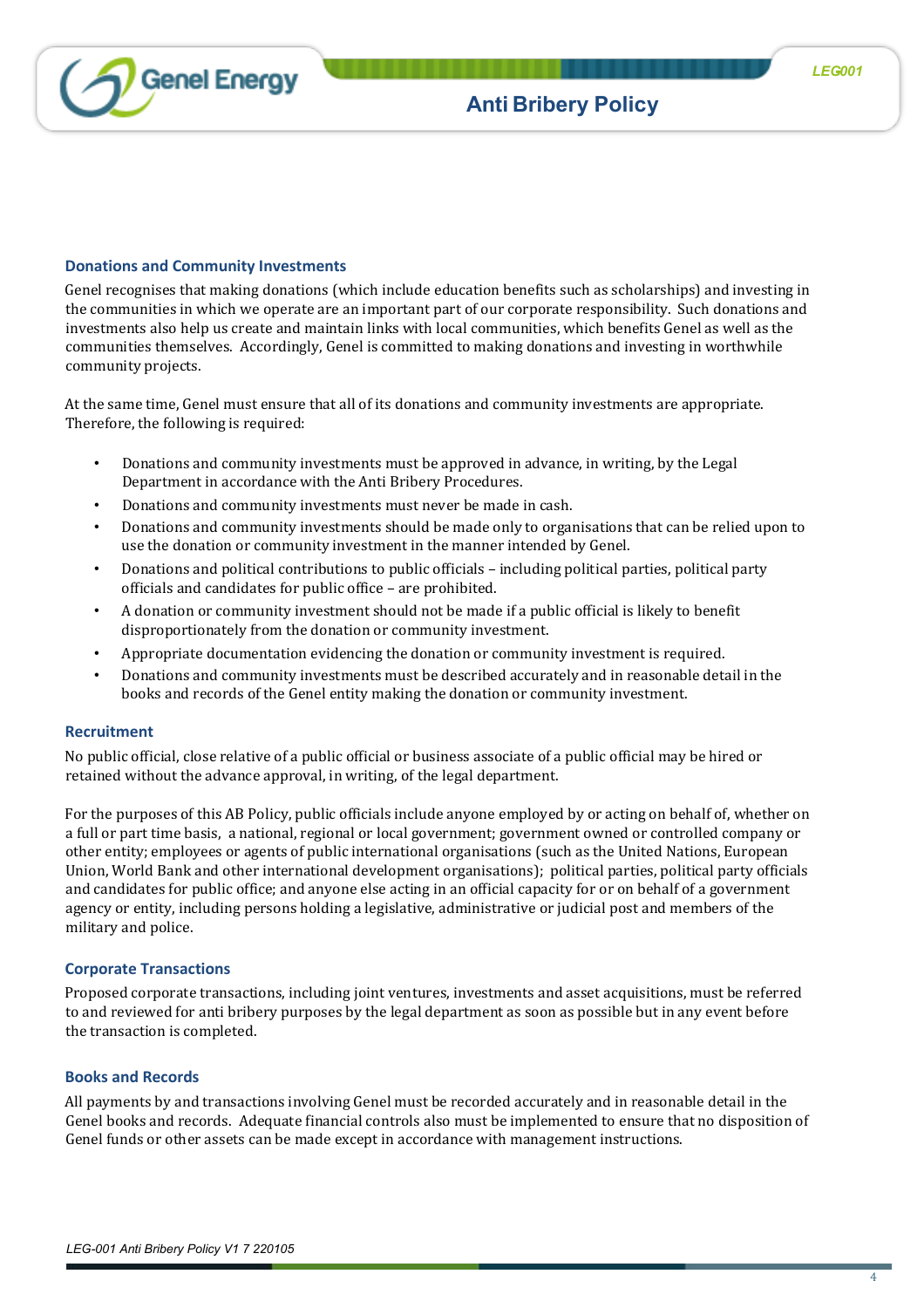

#### **Records Retention**

To document compliance with the applicable anti bribery laws and this AB Policy, appropriate bribery-related compliance records must be made and retained.

# **Reporting Violations and Disciplinary Action**

Failing to comply with the laws prohibiting public and private sector bribery, this AB Policy and related policies and procedures may result in disciplinary action that can include termination of employment by Genel. All reports of possible non-compliance will be taken seriously and appropriate remedial action will be taken as needed.

Any associate who learns of possible bribery involving Genel must report his or her concerns immediately, preferably in writing, to his or her immediate supervisor, the legal department or through the employee "hotline" that Genel has established. Failure to make a timely report may itself be grounds for disciplinary action, up to and including termination of employment by Genel.

No retaliation will be permitted against any associate who reports in good faith a possible bribery problem involving Genel.

## **Training**

Training on the applicable anti bribery laws, this AB Policy and the related policies and procedures will be provided as part of each new associate's induction and thereafter in accordance with the training programme devised by the legal department. The method of training will depend on the position and location of the Associate. Appropriate anti bribery training may also be provided to high risk business partners as determined by the Legal Department.

## **Monitoring and Audit**

The Legal and Finance departments should monitor implementation of the anti bribery requirements imposed by applicable laws, this AB Policy and the related policies and procedures. The Legal Department working with the businesses should conduct risk assessments. The Risk Management Procedure contains anti bribery components that are assessed annually. Anti bribery risk assessments will be undertaken periodically when risk levels may change such as with new country entry, completed corporate transactions, or new exploration programs.

#### **Where To Go For Help**

If you have any questions about the applicable anti bribery laws, this AB Policy and/or the related policies and procedures, you should confer with your manager or the legal department.

## **Legal Department and Designated Resources**

Where reference is made in this anti bribery policy to the legal department, this will include a member of the legal department or an external legal counsel as designated by the general counsel.

## **ATTACHMENT TO ANTI BRIBERY POLICY**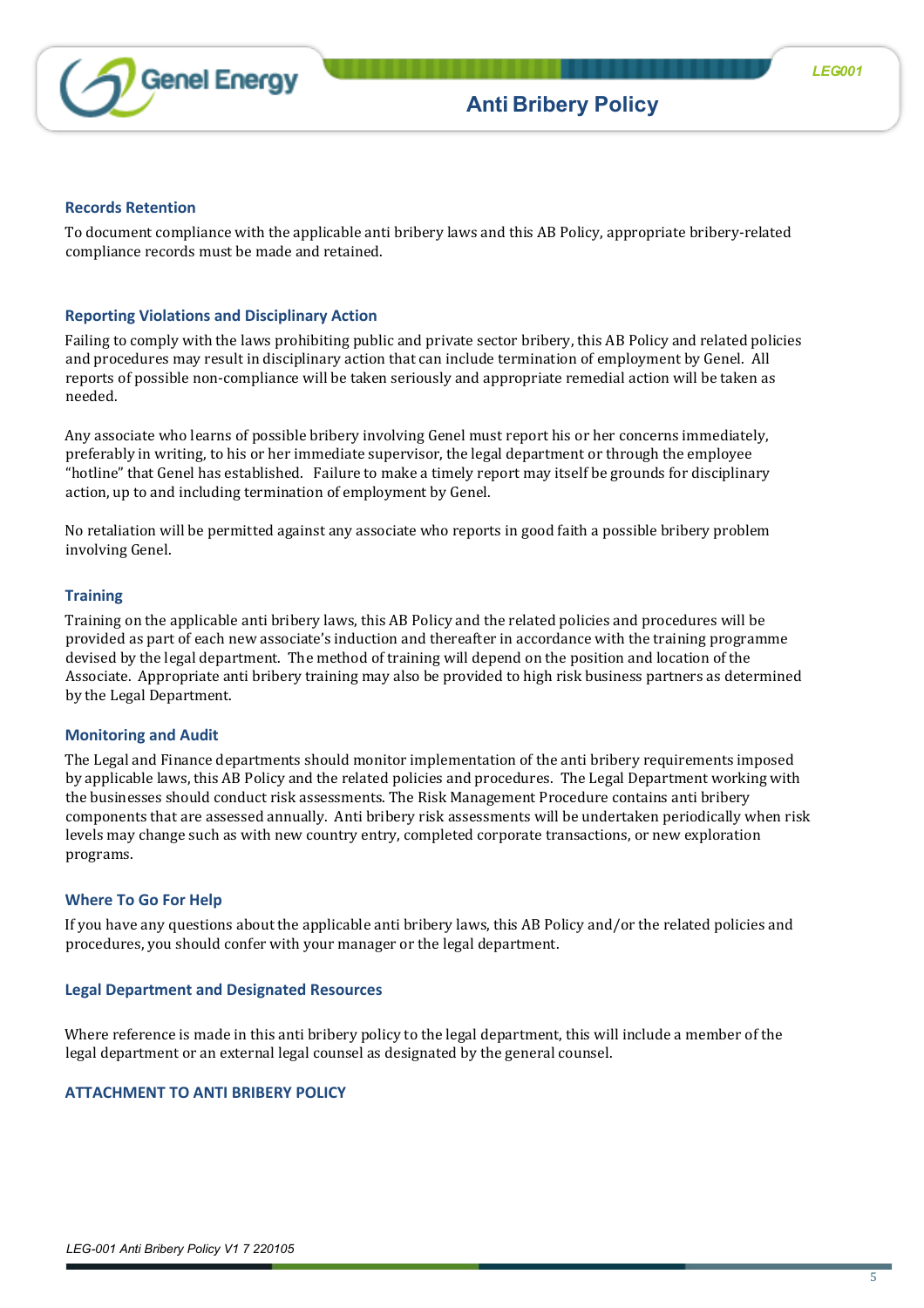

#### **Anti Bribery Training**

**Anti Bribery Policy Requirements**: Training on the applicable anti bribery laws, this AB Policy and the related policies and procedures will be provided as part of each new employee's induction as well as periodically thereafter.

#### **Method of Training**

There are two methods of anti bribery training – on-line and in-person. All new employees and contract employees will receive on-line training as part of their induction. Human resources will provide the names and positions of all new starters and employees changing roles to the legal department.

Thereafter, the legal department will identify those that require in-person training based on the criteria below. The legal department will contact the identified personnel with details of the scheduled in-person training session with a copy to the relevant Manager.

In-person training sessions will focus on different subject areas depending upon the audience. Focus areas include business partners, business courtesies, community development, and books and records and internal controls.

#### **Criteria for In-Person Training:**

- 1. Business Leadership (ExCo members, Heads, Managers)
- 2. Business Development
- 3. Government Relations
- 4. Community Development
- 5. Finance and Accounting
- 6. Procurement

#### **Frequency**

- a. On-line Every year for all employees
- b. In-Person Every 2 Years for certain employees identified by the Legal Department

| <b>Type of Employee</b>          | <b>Method of Training</b> | <b>Timing of Training</b>                                          |
|----------------------------------|---------------------------|--------------------------------------------------------------------|
| New Starters                     | On-line                   | Within 30 days of hiring                                           |
| Positions satisfying AB Criteria | In Person                 | Within first year of entering role<br>and every 2 years thereafter |
| All employees                    | On-line                   | Every Year                                                         |

#### **Business Partners**

Business partners identified as "higher risk" by the legal department may receive appropriate training. Criteria for the determination of "higher risk" include: 1) frequent interaction with Public Officials; 2) prior bribery allegations or settlements; 3) lack of anti bribery policy and procedures; and 4) affiliation with public officials including recommendations from a public official.

The legal department will determine the method of training and coordinate with the relevant business owner in order to schedule the training, if applicable. Depending on the number and kind of higher risk criteria, the legal department may designate in-person, on-line, or provision of training materials.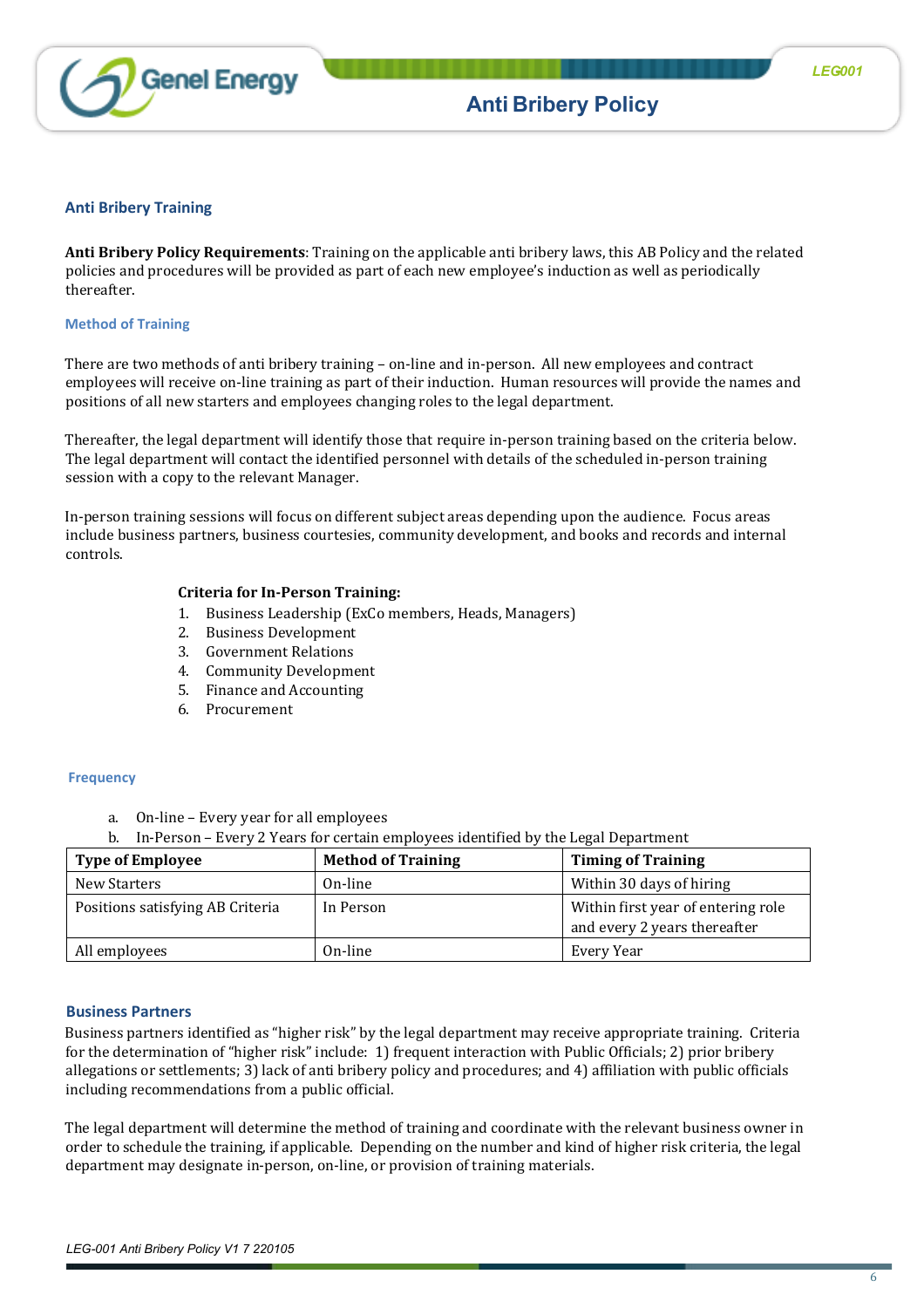

# **Criminal Tax Evasion and Facilitation**

Evading taxes and deliberately and dishonestly assisting someone else to evade taxes is an offence in most countries with potentially significant fines and/or imprisonment being imposed on the tax evader and/or the facilitator. In some countries, companies, including Genel Energy, also face criminal exposure where tax evasion is facilitated by persons working for and on behalf of them ("Associated Persons") anywhere in the world. Genel Energy is committed to ensuring that tax evasion and the facilitation of tax evasion offences are not being committed during the conduct of Genel Energy business by its staff or third parties in any part of its business and therefore each of us, as an Associated Person, is expected to have the same commitment wherever we are working for and on behalf of Genel Energy. Failure to comply could make Genel Energy criminally liable for the failure to prevent the deliberate and dishonest facilitation of tax evasion and can have severe consequences for Genel Energy and for those with whom we do business. Should any staff member have a suspicion or concern with regard to tax evasion or facilitation of tax evasion at any time they must report that suspicion or concern to their line manager and the Legal Department. Alternatively, any staff member can call our Speak Up number on a confidential basis (see table below).

# **Genel Energy Speak Up**

**UK :** 0800 041 8176

**Turkey :** 0800 621 2397

**Kurdistan :** 00 964 751 799 3594

**Webpage for online reporting : [Genel Energy Speak Up \(deloitte-halo.com\)](https://eu.deloitte-halo.com/whistleblower/website/GenelEnergy-SpeakUp)**